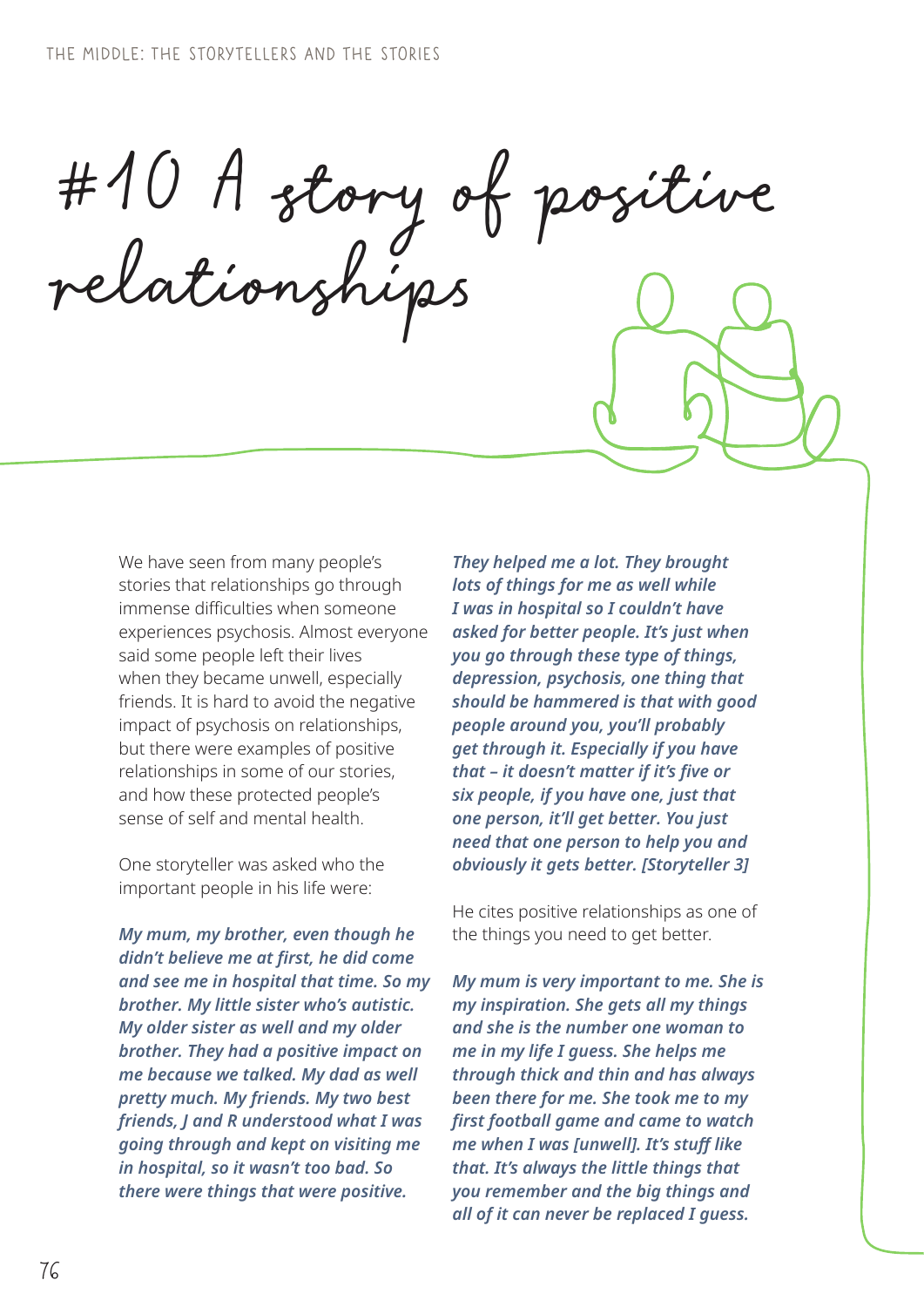*Then I have got two great friends, J and R. I have known J for about sixteen years so it's a big… he helps me a lot I guess. He is the one who invited me to the football team on Sunday. He is the one that when I got locked out of my house and I left my keys he said, "Come over to my house. I am not going to leave you locked outside. Come round" and I said, "Thanks." He said, "You would do the same for me" and I most definitely would.*

Friendship is a two-way thing and this man was able to see what positive things he could provide in a relationship.

*I feel I am a good friend. It's a strength I guess… I'm funny and caring. I'm sensitive… I guess I am always there to listen to other people's problems in a way. I don't really judge anyone because you don't know what they are going through so that's why I feel like I am a good friend. I am not being egotistical about it. I am just saying that I wouldn't hate someone just because they are different from me I guess because they are still the same person really. Nothing really changes.*

He talks about what he can do for his friends:

*What can I do for them I guess? I always invite them to my house. I can cook for them because I can cook so I could cook for them. We will watch something on TV, maybe a movie or a TV show together and if there is football on we will definitely watch football I guess. I think that is pretty much it. If they were in any trouble or had any illness I would honestly help them as well. I would go and see them. It's like a family thing really.*

He highlights how his own experience helped him become a better friend.

*Interviewer: So if you could meet someone who was going through similar to what you went through, what would your advice to them be?*

*Storyteller: First of all I would support them and then I would help them… There's one friend who's, kind of, going through a depression but it's not as worse as mine I guess, but I don't know, maybe it is behind closed doors, but it's not as bad as mine. Because I've told her to go to therapies, talk to therapists. I've done a bit of counselling. Told her to do some activities like staying fit and all that stuff. She's been doing that and it's been going okay since I last checked with her.*

One of the people who have had the biggest positive impact has been his mum.

*I think even when I was ill I thought she had given up on me but she didn't. She said she could never give up on me. She has done a lot for me really. She is always fighting for me. She just wants the best for me. She taught me how to drive as well. Then again I don't know what more to ask for to be honest. She does spoil me a lot. I don't really care about the gifts and all of that. I just care more about her love.*

He emphasises the importance of having uplifting friends and protecting himself from negative people to keep well.

*I always surround myself with positive people and not people who are bringing me down. If I stayed with*